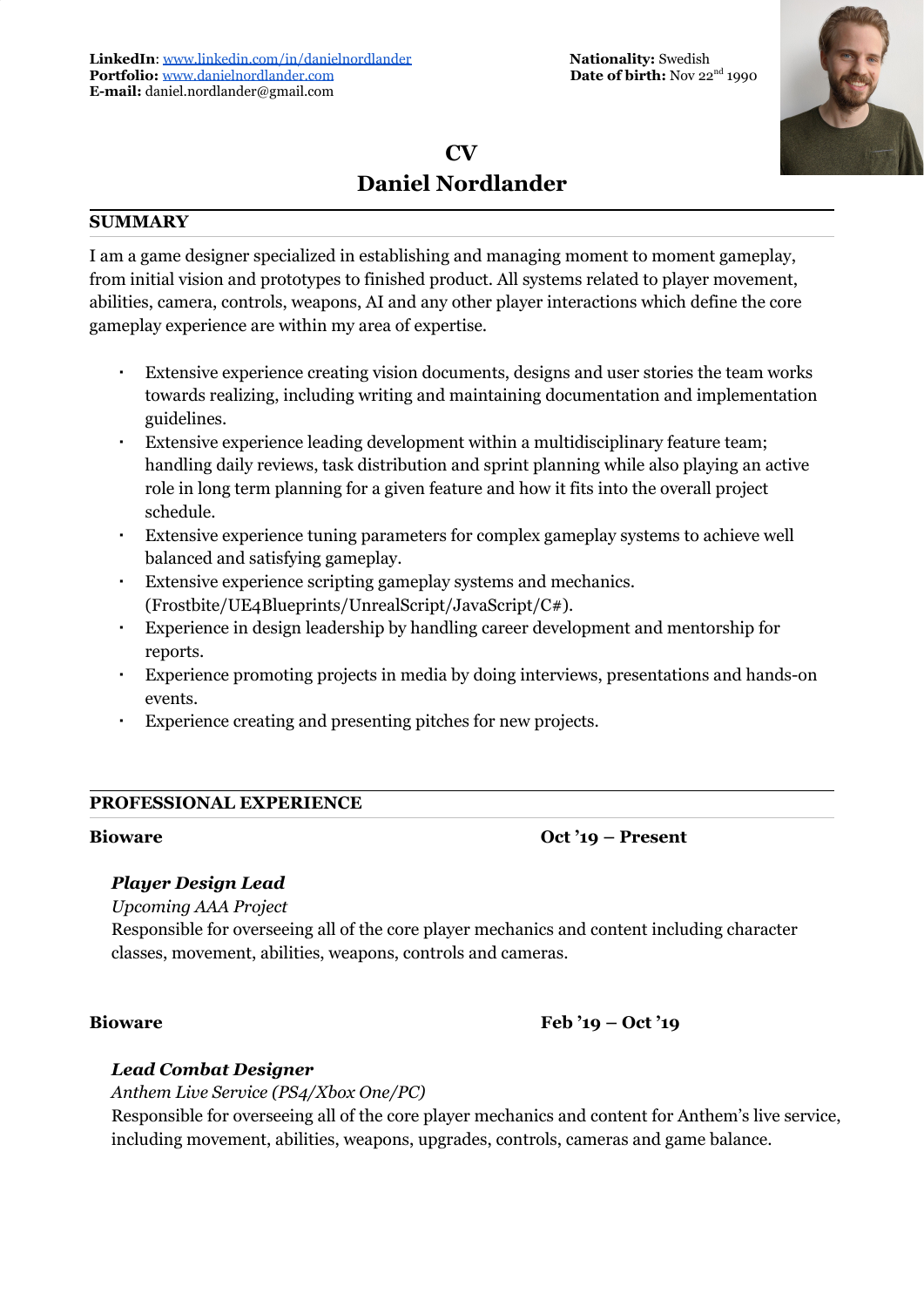### **Bioware Feb '17 – Feb '19**

## *Gameplay Design Lead - 3C's (Character, Controls & Camera)*

*Anthem (PS4/XBox One/PC)*

Responsible for owning and implementing Anthem's core player mechanics including movement (flight/swim/hover/jump/ground locomotion), health systems, defensive mechanics (dashes/shields), gameplay cameras and gameplay controls.

# **YAGER July '15 – Nov '16**

## *Senior Game Designer*

*Dreadnought (PS4/PC)*

Responsible for owning and implementing various aspects of Dreadnought's core gameplay including ship classes, abilities, movement, class perks, progression and game modes.

### *Game Designer*

## *Dead Island 2 (PS4/Xbox One/PC) - Cancelled*

Responsible for owning and implementing Dead Island 2's combat and core gameplay mechanics including movement, weapons, controls, cameras and AI/creatures.

# *Unannounced AAA Project (PS3/Xbox 360/PC) - Cancelled*

Responsible for overseeing the multiplayer component of the project as well as iterating on certain core gameplay mechanics.

# *Game Design Internship*

Worked mainly with developing new pitches, or furthering existing ones, one of which eventually got picked up by a major AAA publisher, at which point I started working on that project full time.

### **EDUCATION**

### **Futuregames Academy, Stockholm, Sweden Oct '09 – Aug '11**

Qualified Vocational Education with focus on Game Design, courses include: Cognitive Science, Interaction Design, Emotional Design, Reward Systems and more. For additional information, please visit www.futuregames.se.

### **Jensen Gymnasium Aug '06 – June '09**

Upper Secondary School. Main subject: Digital Media. Courses include Media Communication, Multimedia, Web production and Graphical Design. Pass with distinction: 96 %.

### **YAGER Feb. – Aug. '11**

**YAGER Aug. '11 – July '15**